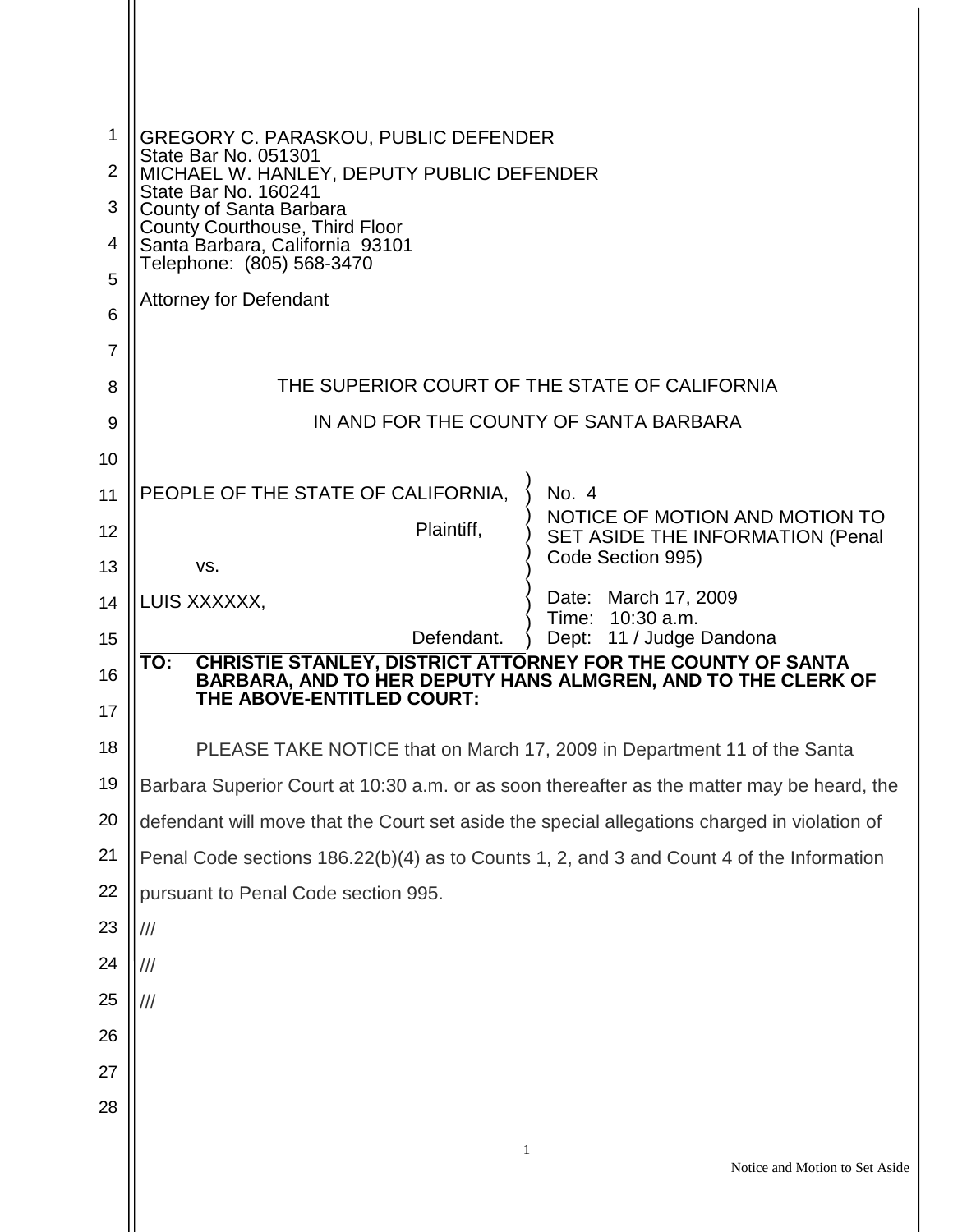| $\mathbf 1$              | This motion will be based on the following attached memorandum of points and                    |
|--------------------------|-------------------------------------------------------------------------------------------------|
| $\mathbf 2$              | authorities, the preliminary hearing transcript, and on argument at the hearing on this motion. |
| 3                        | DATED: July 5, 2012                                                                             |
| $\overline{\mathcal{A}}$ | Respectfully submitted,                                                                         |
| 5                        | Gregory C. Paraskou, Public Defender                                                            |
| $\,6$                    |                                                                                                 |
| 7                        |                                                                                                 |
| 8                        | Michael W. Hanley<br>Deputy Public Defender                                                     |
| $9\,$                    |                                                                                                 |
| 10                       |                                                                                                 |
| 11                       |                                                                                                 |
| 12                       |                                                                                                 |
| 13                       |                                                                                                 |
| 14                       |                                                                                                 |
| 15                       |                                                                                                 |
| 16                       |                                                                                                 |
| 17                       |                                                                                                 |
| 18                       |                                                                                                 |
| 19                       |                                                                                                 |
| 20                       |                                                                                                 |
| 21                       |                                                                                                 |
| 22                       |                                                                                                 |
| 23                       |                                                                                                 |
| 24                       |                                                                                                 |
| 25                       |                                                                                                 |
| 26                       |                                                                                                 |
| 27                       |                                                                                                 |
| 28                       |                                                                                                 |
|                          | $\sqrt{2}$<br>Notice and Motion to Set Aside                                                    |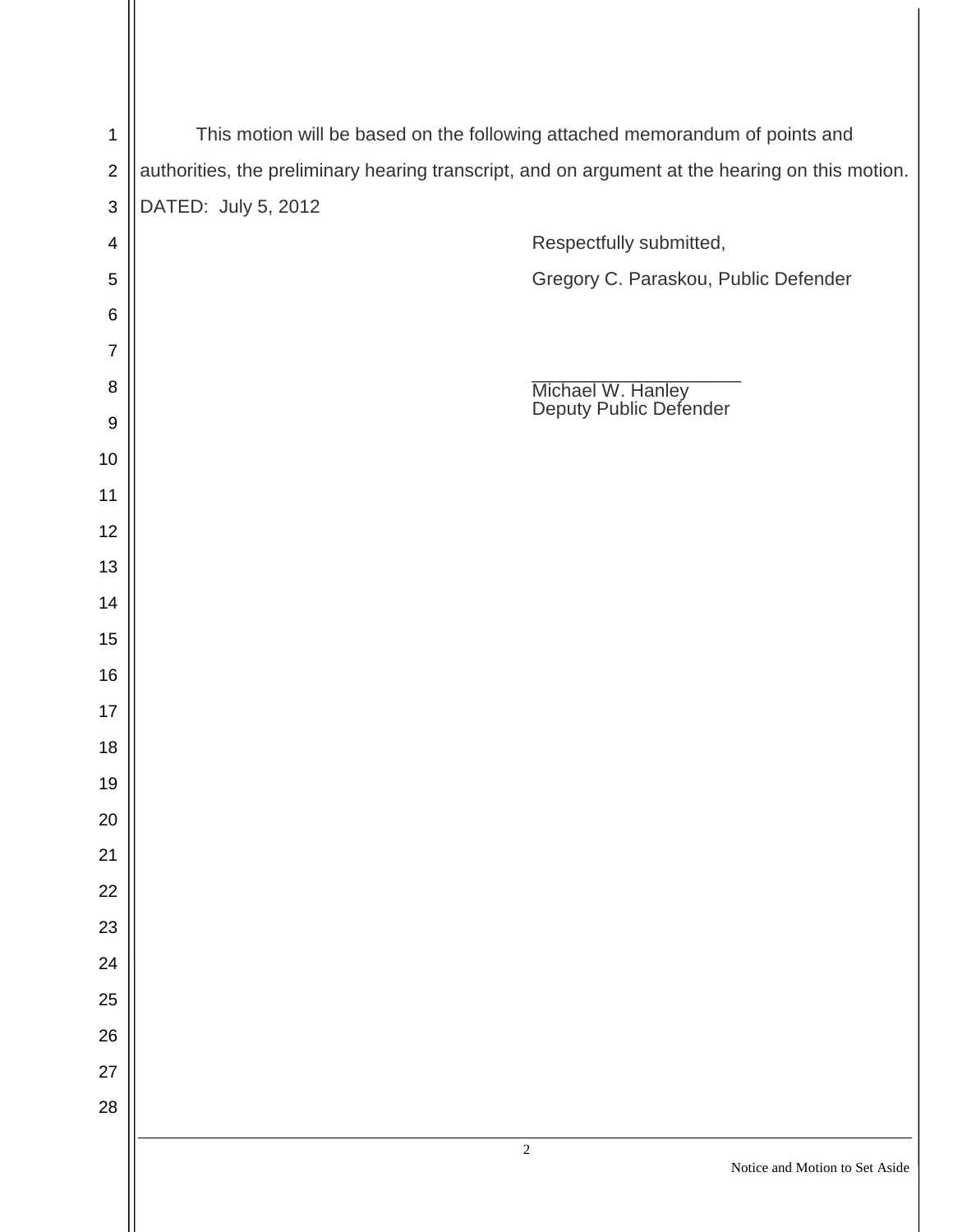# **MEMORANDUM OF POINTS AND AUTHORITIES SUMMARY OF ARGUMENT**

1

2

3

4

5

6

7

8

9

10

11

12

13

14

15

16

The Defendant, Luis Xxxxxx, was charged in counts 1, 2, and 3 of an amended felony complaint with commercial burglary committed for the benefit of, or at the direction of, or in association with a criminal street gang pursuant to sections 459, and 186.22(b) of the Penal Code. Count 4, of the complaint alleged a violation of Penal Code sections 186.22(a), *unlawful* participation in a criminal street gang.

The enhancements pursuant to section 186.22(b) charged in Counts 1, 2, and 3 and the substantive gang offense charged in Count 4 require proof that the group with whom the defendant is alleged to be associated regularly commits crimes enumerated in Penal Code section 186.22(e) as a "primary activity." Proof is required that such enumerated crimes are committed "repeatedly" and "consistently" as opposed to "occasional acts" that just happen to be committed by members of the group. (*People v. Sengpadychith* (2001) 26 Cal. 4<sup>th</sup> 316, 323-324.) In the present case, the prosecution only provided evidence that commission of enumerated felonies by "Westside" occurred on occasion and by persons who just happened to be members of the group.

17 18 19 20 21 22 23 At the preliminary hearing, the magistrate made a factual finding and thus declined to hold the defendant to answer on the special allegations charged in association with Counts 1, 2, and 3, and declined to hold the defendant to answer on Count 4, Penal Codes section 186.22(a). Since the magistrate's rulings were based on factual findings as opposed to legal inferences, the prosecution is precluded from filing the previously dismissed allegations and the charge of Penal Code section 186.22(a) in Count 4. (*People v. Slaughter*, (1984) 35 Cal. 3d 629, 638.)

24 25 26 27 28 Moreover, the magistrate was correct in his determination that probable cause did not exist to hold the defendant to answer on the above-mentioned allegations and count. The Court properly found that there was an insufficient nexus between the acts of commercial burglary and the specific intent to promote the benefit or act at the direction of, or in association with a criminal street gang.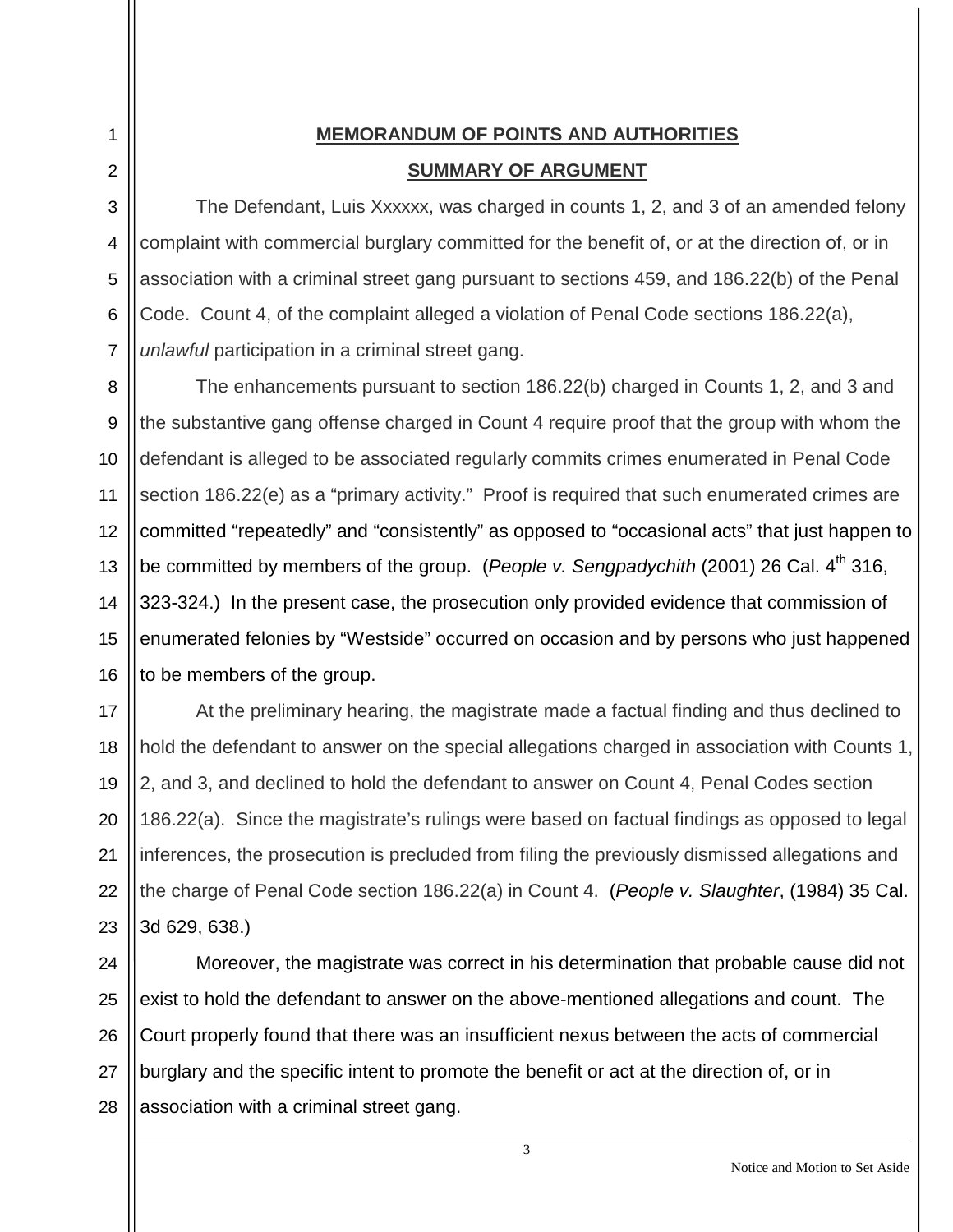1

#### **STATEMENT OF FACTS**

2 3 4 5 6 7 8 9 10 11 12 13 14 15 16 17 18 19 20 21 22 23 24 Officer Bryen Jensen conducted an investigation of commercial burglaries that occurred at the USA Gas Station, 340 West Carrillo Street, Santa Barbara on June 25, 2008, August 8, 2008 and September 20, 2008. (RT 3: 6-11, 14-18.) According to Officer Jensen, on June 25, 2008, a clerk was working the cash register when he saw two subjects come into the store. He described them as Hispanic males, one heavy set, the other thinner. (RT 3: 22-28; 4: 7-9.) The thinner individual was determined to be Richard Garcia. (RT 23: 18-24.) Mr. Garcia has a tattoo of the letters "W" and "S" on the back of his head. The men walked to the cooler and each took an 18-pack of Budweiser beer and left the store without paying. (RT 3:28; 4:1.) According to Officer Jensen, the clerk also told him that on August 8, 2008, the same two men came into the store, again walked to the cooler, took Budweiser beer and left without paying. (RT 4: 11-20.) The clerk also told Officer Jensen that on September 20, 2008 the same two individuals again came into the store, went to the cooler, "retrieved an 18 pack of Budweiser beer and proceeded to leave." (RT 4: 24-28; 5: 1-3.) This time, however, the clerk confronted the individuals, and the thinner of the two (Mr. Garcia) stopped and engaged the clerk in conversation. (RT 5: 3-5.) The clerk asked Mr. Garcia not to steal the beer and Garcia agreed to leave the beer behind. (RT 5: 5-7.) Mr. Garcia asked the clerk if he could buy two individual cigarettes for 50 cents. (RT 17-21.) Mr. Garcia did not make any threats toward the clerk, nor were any gang-hand signs demonstrated toward the clerk during any of the alleged burglary incidents. (RT 22: 22-27.) Neither Mr. Garcia nor Mr. Xxxxxx uttered the word "Westside" to the clerk. (RT 22:28; 23: 1-3.) There was no gang graffiti on Mr. Xxxxxx's shirt. (RT 25: 22-23.) Both Mr. Garcia and the defendant, Mr. Xxxxxx, were 19 years old at the time of the alleged burglaries, not old enough to legally purchase alcohol. (RT 22:1-5.)

25 26 27 28 The prosecution called Officer Oscar Gonzalez to testify. (RT 27:13-21.) Officer Gonzalez stated that he had been assigned to the special enforcement team for the last three years, whose primary purpose is the suppression and prevention of gang violence. (RT 28:20-24.) Officer Gonzalez stated he had 150 hours of gang training. (RT 29:10-15.)

4

Notice and Motion to Set Aside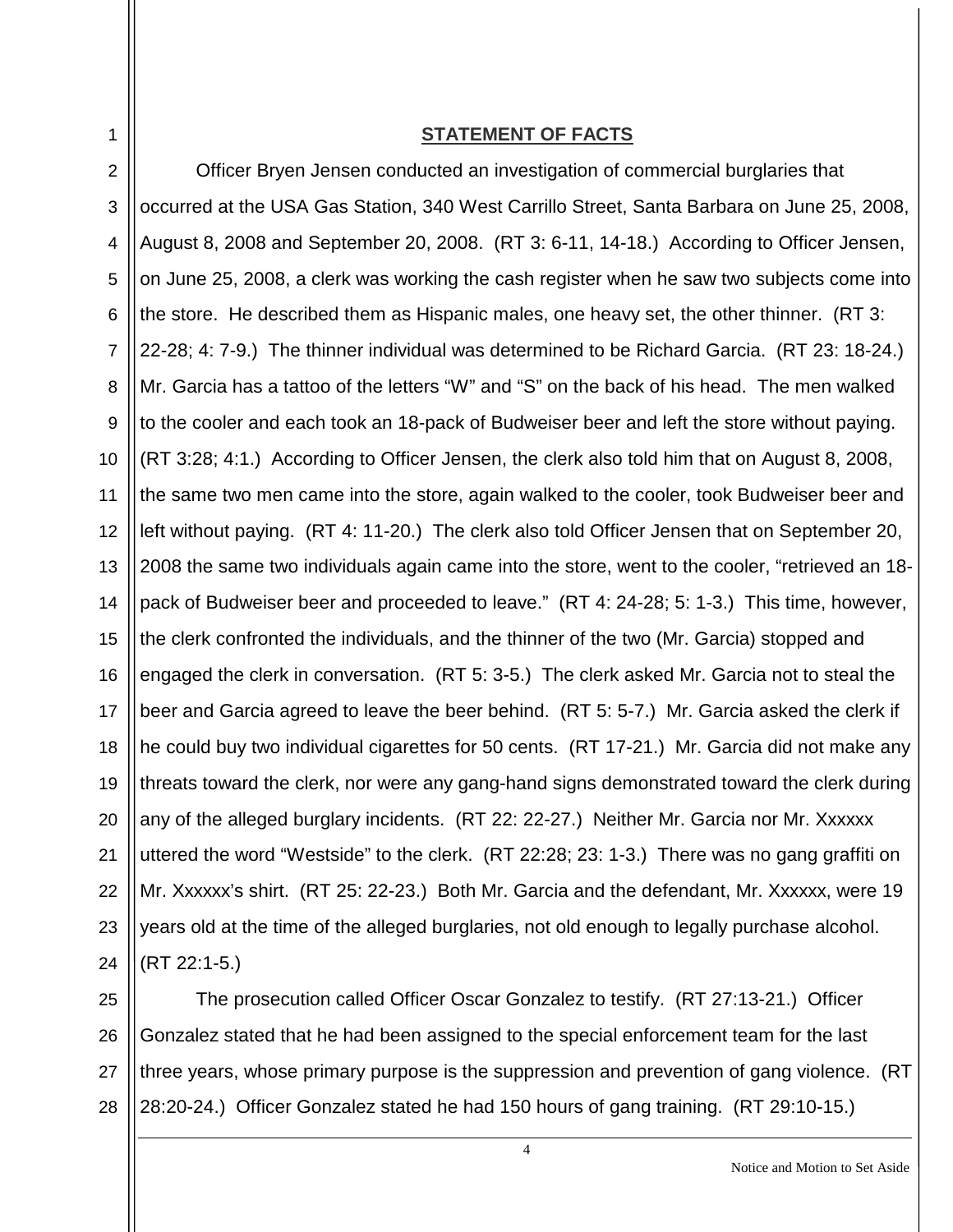1 2 3 4 5 6 7 8 9 10 11 12 13 Officer Gonzalez stated that the area of 350 West Carrillo "would be part of the Westside territory" but he did not "want to say that they normally congregate there." (RT 31: 26-28.) In the course of his experience and duties, Officer Gonzalez could not specifically remember ever being called to 350 West Carrillo on "Westside related cases." (RT 32: 1-4.) Officer Gonzalez testified that in his opinion, gang members talk about the crimes they commit to raise there status in the gang and to promote the gang and to instill fear in the community and among members of the gang. (RT 33:13-22.) Officer Gonzalez testified that gang members commit crimes to gain respect, which is synonymous with causing fear and intimidation in the community and to brag about their activity to raise their status in the gang. (RT 32: 14-20; 33: 1-28; 52: 17-23.) Officer Gonzalez admitted that, when used by gang members, respect is not always synonymous with fear. (52: 24-28.) Officer Gonzalez did not know if Mr. Xxxxxx or Mr. Garcia discussed the theft of the beer with other gang members. (RT 52: 2-5.)

14 15 16 17 18 19 20 21 22 23 24 25 26 Officer Gonzalez testified that the Westside gang was an ongoing organization with three or more members with a common sign or symbol. (RT 35: 8-20.) He stated that primary activities of the gang were assaults with deadly weapons, "mostly with, I would say, knives." (RT 36:1-3.) He stated that one such incident involved a case against Enrique Montalvo, who pleaded guilty to being a Westside gang member as part of a stabbing, and that people were yelling out 'Westside before and after the stabbing." (RT 36:6-23, 26-28; 37: 1-2.) This incident occurred in April, 2008. (RT 37:23-24.) At the urging of the prosecution, Officer Gonzalez mentioned there was a second "incident" involving Mr. Anayo under Police Department number 07-20820 in September of 2007. (RT 38: 2-13.) With respect to a third incident, Officer Gonzalez testified that Westside gang members Ismael Torres and Richard Secretan "beat up a guy in the holding cell here at the Superior Court . . [and] were both charged with a 245 and convicted . . . under Santa Barbara case number 07- 19745." (RT 38:16-28; 39:1-14.)

27 28 The prosecution then submitted, without objection, court records concerning the conviction of Ismael Torres for assault with force likely to produce great bodily injury and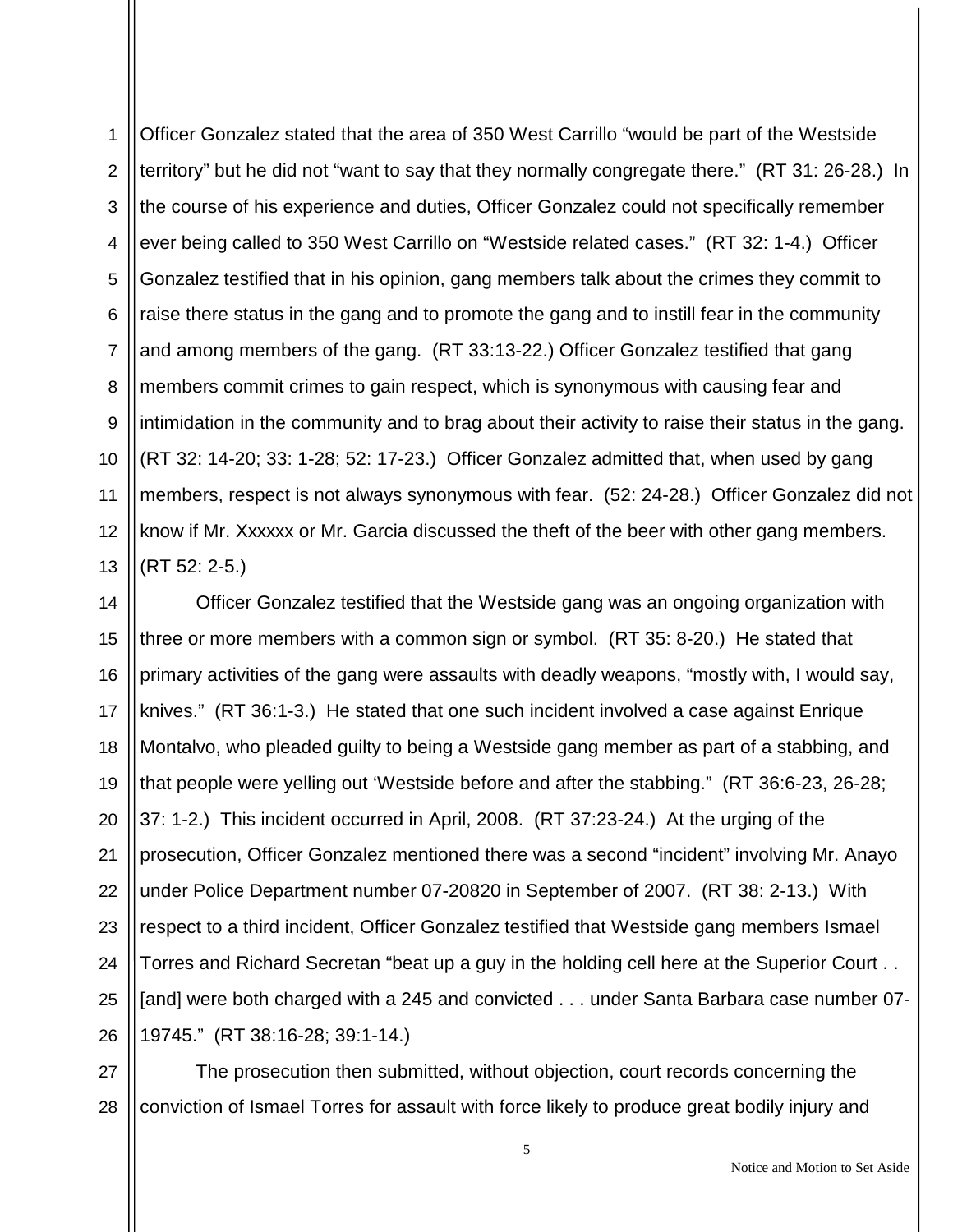| 1              | violation of Penal Code section 186.22(a). (RT 39:15-27.) Also, the prosecution submitted a      |  |
|----------------|--------------------------------------------------------------------------------------------------|--|
| $\overline{2}$ | certified record of a separate crime of "assault by force means likely to produce great bodily   |  |
| 3              | injury and gang crimes" committed by Ismael Torres and Richard Secretan. (RT 40: 11-20.)         |  |
| 4              | Officer Gonzalez indicated that there are about 250 members of the Westside gang.                |  |
| 5              | (RT 53:1-3.) This number does not include gang-associates, or those who aspire to be             |  |
| 6              | members. (RT 54: 2-22.)                                                                          |  |
| $\overline{7}$ | Counsel for Mr. Xxxxxx engaged in the following colloquy with Officer Gonzalez:                  |  |
| 8              | Q:<br>So is it fair to say that on occasion members and/or associates of the                     |  |
| 9              | Westside gang commit these  crimes enumerated in section                                         |  |
| 10             | 186.22(e)?                                                                                       |  |
| 11             | Yes.<br>A                                                                                        |  |
| 12             | Q:<br>On occasion they will?                                                                     |  |
| 13             | Yes.<br>A:                                                                                       |  |
| 14             | Officer Gonzalez admitted that members of the gang also engage in non-criminal                   |  |
| 15             | activities; they "hang out," give each other tattoos, go to parties, hang out with girls, create |  |
| 16             | art-work, go to school, work at jobs, use colloquialisms and slang terms or humor. (RT 55:       |  |
| 17             | 22-28; 56: 1-28; 57: 1-9.) At this point counsel for Mr. Xxxxxx was interrupted by the Court     |  |
| 18             | which directed it's comments to the District Attorney:                                           |  |
| 19             |                                                                                                  |  |
| 20             | THE COURT:<br>Mr. Almgren, I'm having a hard time seeing the relationship between                |  |
| 21             | these acts of commercial burglary and gang activity other than the rather                        |  |
| 22             | amorphous theory that by committing these acts they're gaining some                              |  |
| 23             | respect in the gang. That may be true with any crime that they would                             |  |
| 24             | commit. They could commit any sort of crime, and if the theory is that by                        |  |
| 25             | committing the crime they're gaining respect within the gang community,                          |  |
| 26             | then that then turns it into a gang-related crime for purposes of 186.22,                        |  |
| 27             | then there's no limit to the number of cases in which you could charge                           |  |
| 28             |                                                                                                  |  |
|                | 6                                                                                                |  |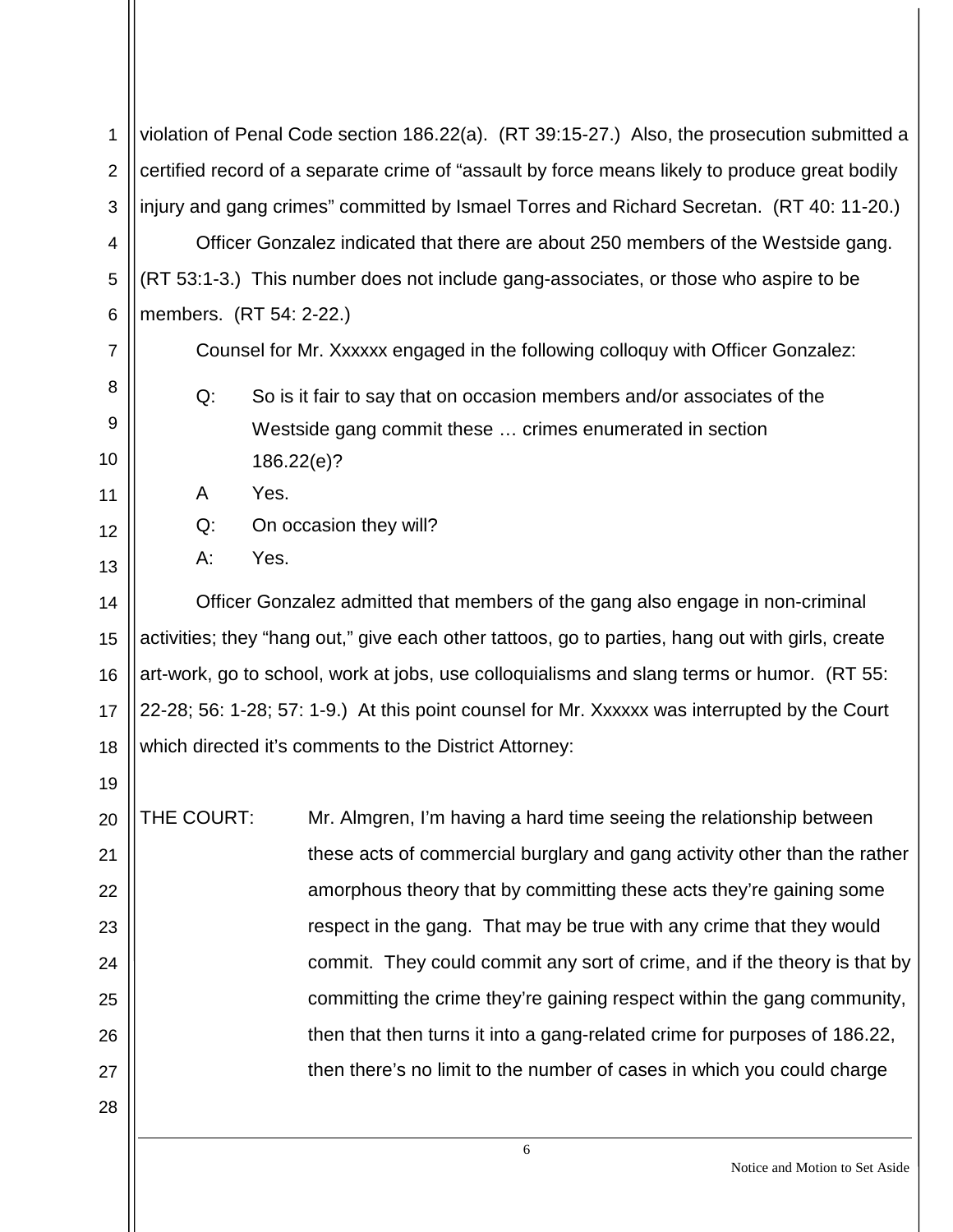| 1              | the enhancements and you could charge the substantive offenses under             |
|----------------|----------------------------------------------------------------------------------|
| $\overline{2}$ | 186.22.                                                                          |
| 3              | So it doesn't seem to me that there's a very close nexus between these           |
| 4              | acts of commercial burglary, where you have two arrested, to find that           |
| 5              | they were members of the Westside gang or had associations with the              |
| 6              | Westside gang, that there is a Westside gang, but other than that all we         |
| $\overline{7}$ | have are two people going in who are members of the Westside gang                |
| 8              | stealing beer on three occasions.                                                |
| 9              | I just don't see that this – that this – that the evidence would support a       |
| 10             | filing of gang enhancements on this case. I don't think their status of          |
| 11             | gang members is enough.                                                          |
| 12             | (RT 57: 11-28.)                                                                  |
| 13             | It's got to be for the benefit of, at the direction of, or in association with a |
| 14             | criminal street gang with the specific intent to promote, further or assist in   |
| 15             | criminal conduct by gang members, as opposed to two people who                   |
| 16             | happen to have the status of gang members who are stealing beer.                 |
| 17             | Because otherwise that turns every crime committed by someone who                |
| 18             | has the status of a gang member into a gang-related crime for purposes           |
| 19             | of the S.T.E.P. Act, and I don't think that the S.T.E.P. Act can be              |
| 20             | interpreted quite so broadly. You may be able to prove your case, but I          |
| 21             | don't think you've proven it here to my satisfaction.                            |
| 22             | (RT: 52: 25-28; 53: 1-8.)                                                        |
| 23             | When asked to make a specific finding by counsel for the defendant, the Court    |
| 24             | responded accordingly:                                                           |
| 25             | Well, Mr. Hanley, I think I've indicated it already once, but I'll do it again.  |
| 26             | I'm not going to hold your client to answer on the street terrorism              |
| 27             | enhancement allegations, or on Count 4. I will hold your client to answer        |
| 28             | on Count 1, Count 2, Count 3, and Counts 6 and 7. I do think there's             |
|                | 7                                                                                |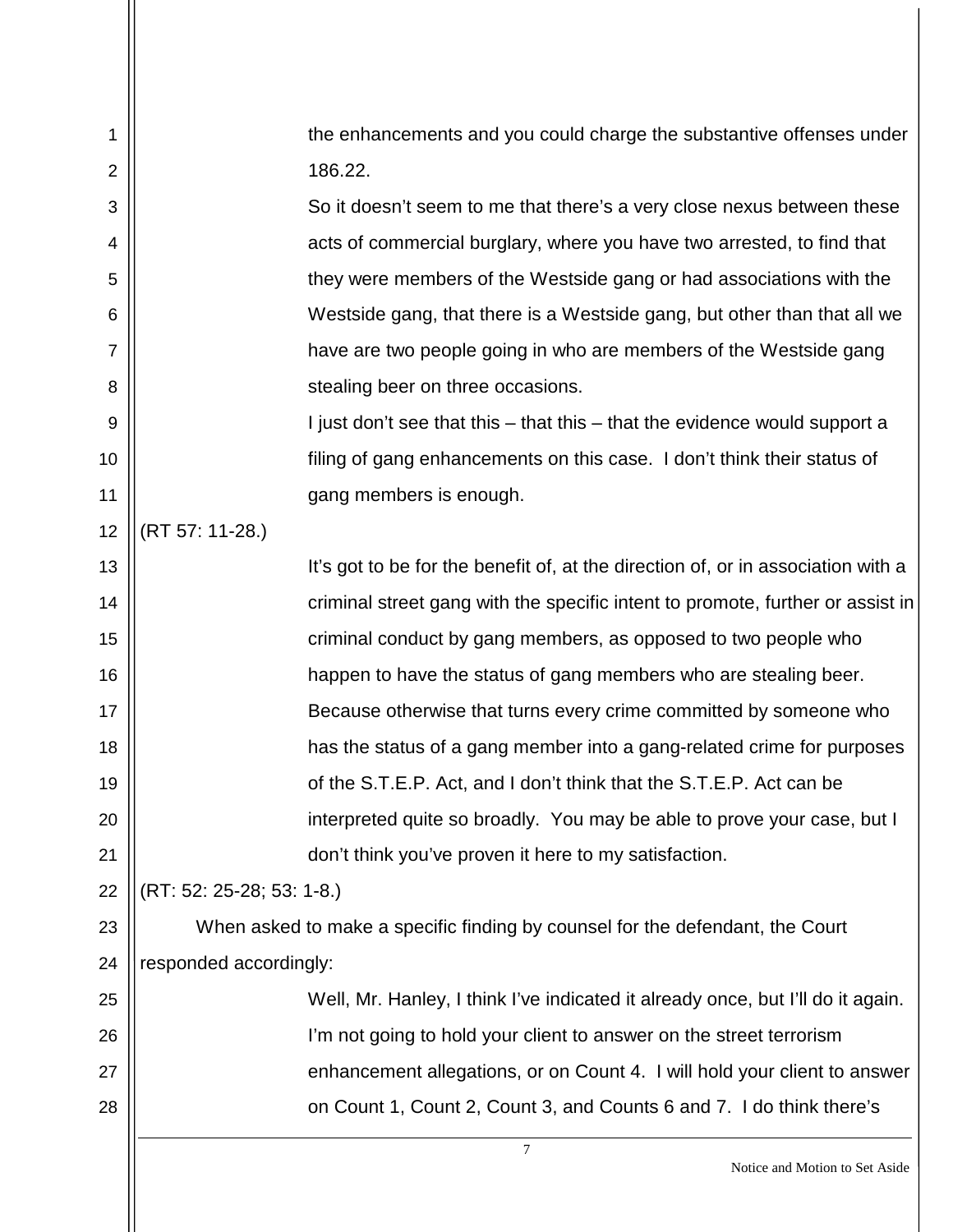| 1              | sufficient evidence to hold him to answer on those. Count 5 has been                                                                                                     |
|----------------|--------------------------------------------------------------------------------------------------------------------------------------------------------------------------|
| $\overline{2}$ | dismissed, I believe, by the People.                                                                                                                                     |
| 3              | $(RT: 65: 1-9.)$                                                                                                                                                         |
| 4              |                                                                                                                                                                          |
| 5              | IN ORDER TO JUSTIFY AN ENHANCEMENT<br><b>PURSUANT TO PENAL CODE SECTION 186.22</b>                                                                                       |
| 6              | THE PROSECUTION MUST PROVE THE FOLLOWING ELEMENTS:                                                                                                                       |
| $\overline{7}$ | a- The existence of a criminal street gang defined as an ongoing organization, formal<br>or informal, of three or more persons with a common name or identifying symbol. |
| 8              | Cal. Penal Code § 186.22 (f):                                                                                                                                            |
| 9              | In the present case, facts from the preliminary hearing indicate that the Westside is an                                                                                 |
| 10             | ongoing organization comprised of three or more members with a common name or                                                                                            |
| 11             | identifying symbol. Defendant concedes this element of the definition of a criminal street                                                                               |
| 12             | gang.                                                                                                                                                                    |
| 13<br>14       | b- The group's primary activity is one or more of the enumerated crimes in<br>paragraphs (1)-(25) of Cal. Penal Code § 186.22(e), as required by § 186.22(f).            |
| 15             | "Primary activity", as used in the statute, implies that the commission of one or more of                                                                                |
| 16             | the statutorily enumerated felonies is one of the group's "chief or principal occupations", and                                                                          |
| 17             | does not encompass the occasional commission of those crimes by the group's members.                                                                                     |
| 18             | (People v. Sengpadychith (2001) 26 Cal. 4 <sup>th</sup> 316; People v. Perez (2004) 118 Cal.App.4th                                                                      |
| 19             | 151, 159.) The Supreme Court has held that the enumerated crimes used to establish                                                                                       |
| 20             | "primary activity" must be one of the group's chief or principle activities -- crimes committed                                                                          |
| 21             | "repeatedly" and "consistently" -- rather than an occasional act that just happens to be                                                                                 |
| 22             | committed by members of the group. (People v. Sengpadychith (2001) 26 Cal. 4 <sup>th</sup> 316, 323-                                                                     |
| 23             | 324.) Past offenses, as well as the circumstances of the charged crime, may tend to prove                                                                                |
| 24             | the primary activities of a group alleged to be a criminal street gang. (People v. Duran (2002)                                                                          |
| 25             | 97 Cal.App.4th 1448, 1464; People v. Galvan (1998) 68 Cal.App.4th 1135, 1139.)                                                                                           |
| 26             | In the present case, Officer Gonzalez discussed only three enumerated criminal acts                                                                                      |
| 27             | committed by Westside members. The first reference was to a case against Enrique                                                                                         |
| 28             | Montalvo, who pleaded guilty to being a Westside gang member as part of a stabbing. (RT                                                                                  |
|                | 8                                                                                                                                                                        |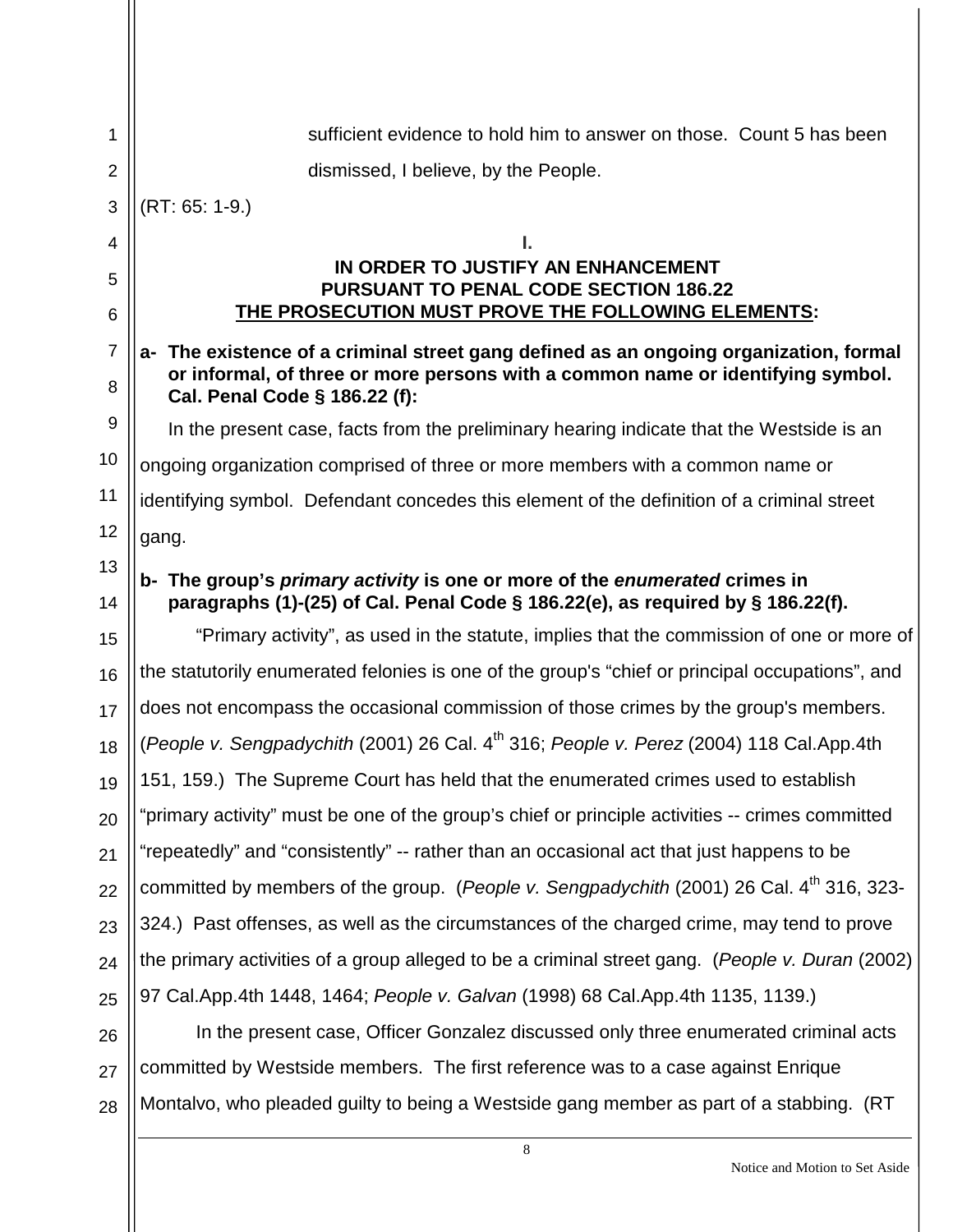1 2 3 4 5 6 7 8 9 10 11 12 13 14 15 36:6-23, 26-28; 37: 1-2.) This incident occurred in April, 2008. (RT 37:23-24.) Officer Gonzalez also noted a second incident involving Mr. Anayo, under Police Department number 07-20820 in September of 2007. (RT 38: 2-13.) The details of this case were not explored by the prosecution nor fleshed-out by Officer Gonzalez. Officer Gonzalez testified to a third incident that Westside gang members Ismael Torres and Richard Secretan "beat up a guy in the holding cell here at the Superior Court . . .[and] were both charged with a 245 and convicted . . . under Santa Barbara case number 07-19745." (RT 38:16-28; 39:1-14.) The Supreme Court requires that in order to satisfy that a group's primary activity is one or more of the enumerated felonies in paragraphs (1)-(25) of Cal. Penal Code § 186.22(e), as required by § 186.22(f), the commission of such crimes must be one of the group's "chief or principal occupations", and does not encompass the occasional commission of those crimes by the group's members. (*People v. Sengpadychith* (2001) 26 Cal. 4<sup>th</sup> 316.) In other words, such enumerated felonious activity must be committed "repeatedly" and "consistently" -rather than an occasional act that just happens to be committed by members of the group. (*People v. Sengpadychith* (*supra*) 26 Cal. 4th 316, 323-324.)

16 17 18 19 20 21 22 23 24 Evidence of just three enumerated acts among a group of approximately "250" members, not including associates, can hardly suffice to establish a primary activity committed by the group in which Mr. Xxxxxx is said to be a member. Officer Gonzalez testified that in fact, the group at hand engages in a multitude of other legal activities: they "hang out," give each other tattoos, go to parties, hang out with girls, create art-work, go to school, work at jobs, and use colloquialisms and slang terms or humor. (RT 55: 22-28; 56: 1- 28; 57: 1-9. Moreover, Officer Gonzalez agreed that members "*on occasion*" commit felonies enumerated in section 186.22(e) and that associates "*sometimes* commit acts to get into the gang." (RT 54: 23-56; 55:55: 1-5.)

25 26 27 28 The evidence at the preliminary hearing does not present that members of Westside commit the felonies enumerated in section 186.22(e) on a consistent and repeated basis, as required by *Sengpadychith*. Such evidence of consistent and repeated behavior is absolutely required by the high Court's holding in *Sengpadychith* in order to find that a group qualifies as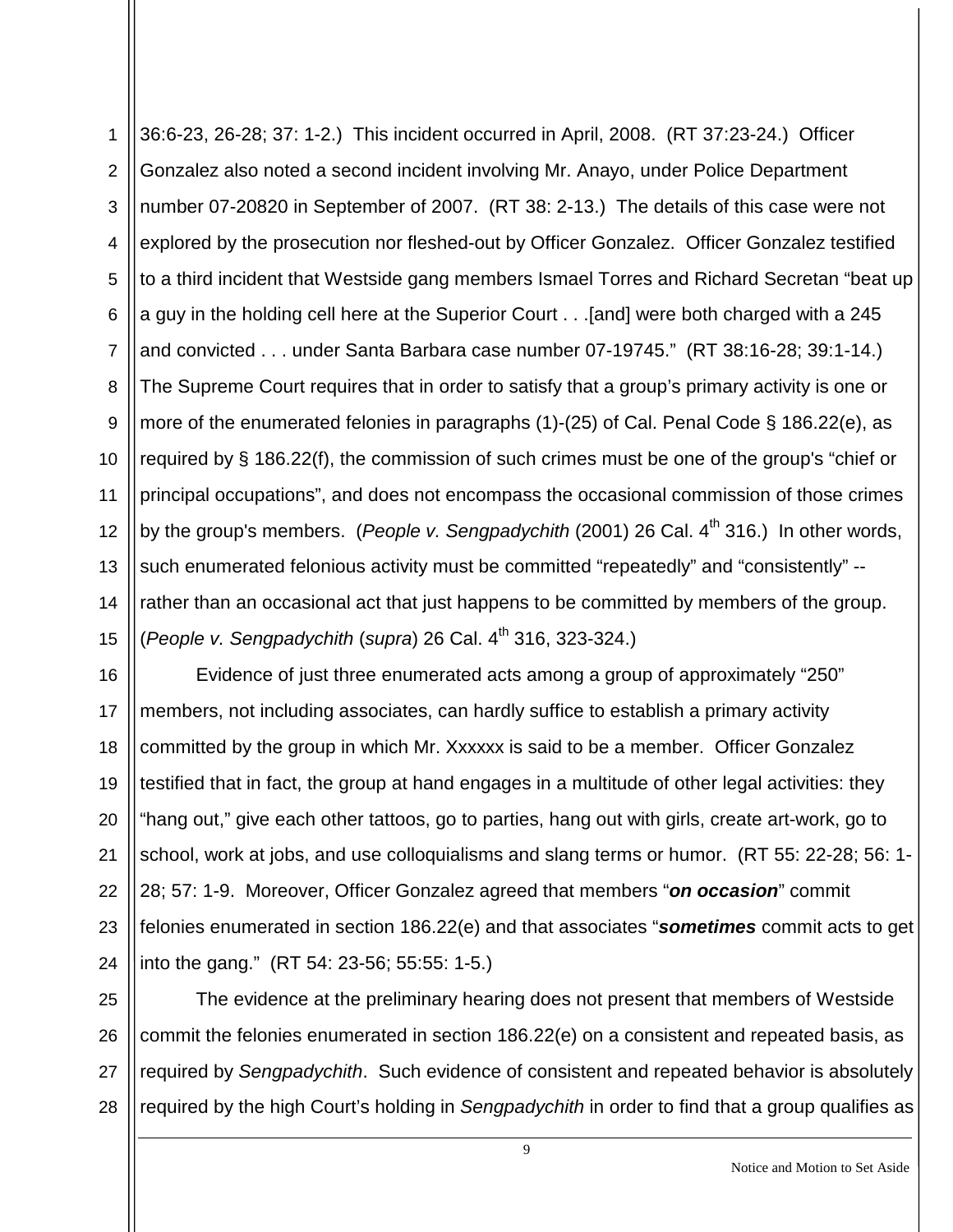2 3 4 5 6 a "criminal street gang*.*"There was no specificity of frequency or substance as required by *Sengpadychith.* There was no evidence for the magistrate to conclude that Westside engage in consistent and repeated violations of the enumerated crimes in paragraphs (1) to (25) inclusive of subdivision (e), as required by 186.22(f). Therefore, upon the evidence submitted and received at the preliminary hearing, Westside cannot be legally defined as a criminal street gang under the statute.

### **c- Members of the group have engaged in a "***pattern of criminal gang activity"***, which may be demonstrated by showing the commission of, attempted commission of, conspiracy to commit, or solicitation of, sustained juvenile petition for, or conviction of two or more of the offenses listed in section 186.22(e).**

10 11 12 13 14 15 16 17 18 19 20 21 In order to establish a "pattern of criminal gang activity," the prosecution must show evidence of gang members' individual or collective violation of two or more enumerated predicate offenses during the statutorily defined time-period. (*People v. Duran* (supra) 97 Cal.App.4th 1448.) The charged crime may serve as a predicate offense. (*Duran* (*supra*) 97 Cal.App.4<sup>th</sup> at 1464.) The court in *People v. Gardelay* (1996) 14 Cal.4<sup>th</sup> 605 noted that predicate offenses may be established through introduction of Informations and other court records showing that a defendant or a fellow gang member had been convicted on a prior occasion. A certified minute order was also held to be an acceptable means to prove predicate acts pursuant to 186.22(e). (People v. Duran (supra) 97 Cal.App.4<sup>th</sup> at 1458-1459.) The defendant concedes that the People have established this third element in defining a criminal street gang with respect to Westside through the introduction of certified documents presented at the preliminary hearing.

22 23

1

7

8

9

#### **II. THE MAGISTRATE'S FACTUAL FINDINGS ARE CONCLUSIVE**

24 25 26 27 28 The judge hearing a Penal Code section 995 motion sits as an appellate judge and reviews the decision of the magistrate. (*People v. Laiwa* (1983) 34 Cal.3d 711.) The character of judicial review depends on whether the magistrate has exercised his power to render findings of fact. If he has made findings, those findings are conclusive if supported by substantial evidence. (*People v. Slaughter*, (1984) 35 Cal. 3d 629, 638; *People* v. *Salzman*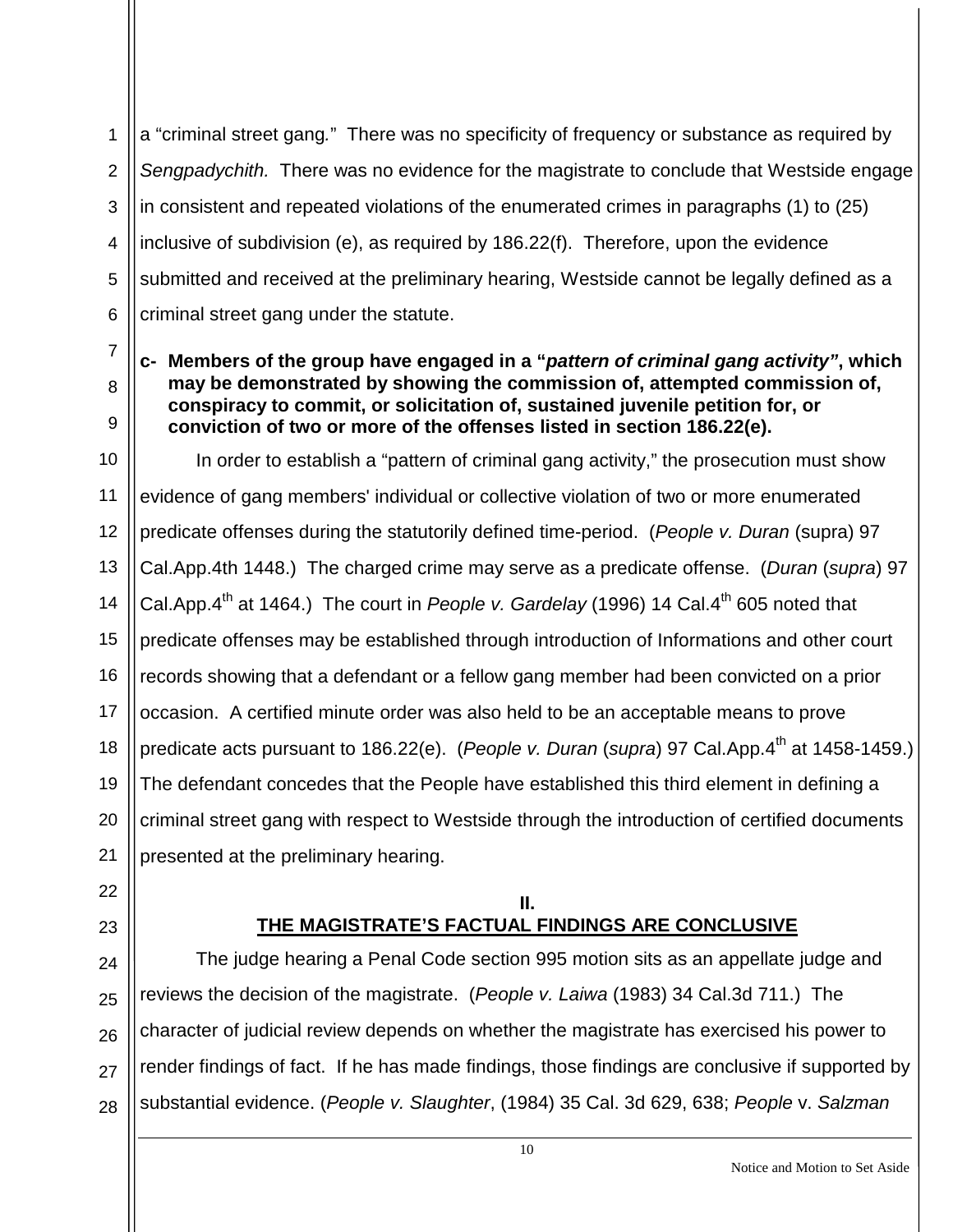(1982) 131 Cal.App.3d 676, 684; *see Jones* v. *Superior Court* (1971) 4 Cal.3d 660, 667; *De Mond* v. *Superior Court* (1962) 57 Cal.2d 340, 345.)

2

1

3 4 5 6 7 8 9 10 11 12 13 14 15 16 17 18 19 20 21 In the present case, the magistrate made specific findings of fact which led to the determination that there was inadequate evidence to hold the defendant to answer to the special allegations charged in association with Counts 1, 2, and 3, and the charged violation of Penal Code section 186.22(a) charged in Count 4 of the amended felony complaint. The magistrate found that the gang allegations and the gang-crime charged in Count 4 could not be sustained. The record demonstrates that not only was there insufficient evidence to hold the defendant to answer on the special allegations charged in association with Counts 1, 2, and 3 and Count 4 itself, but there was affirmative evidence that the act of stealing beer was not committed as a gang crime, i.e., for the benefit of or at the direction of or in association with a criminal street gang. On September 20, 2008, the store clerk confronted both defendants, and engaged in a conversation with Mr. Garcia. The clerk asked Mr. Garcia not to steal the beer and Garcia agreed to leave the beer behind. (RT 5: 5-7.) Mr. Garcia asked the clerk if he could buy two individual cigarettes for 50 cents. (RT 17-21.) Mr. Garcia did not make any threats toward the clerk, nor were any gang-hand signs demonstrated toward the clerk during any of the alleged burglary incidents. (RT 22: 22-27.) Mr. Garcia and Mr. Xxxxxx did not utter the word "Westside" to the clerk. (RT 22:28; 23: 1-3.) Mr. Xxxxxx's shirt did not display gang graffiti. (RT 25: 22-23.) Moreover, Mr. Garcia and the defendant, Mr. Xxxxxx, were 19 years old at the time of the alleged burglaries, not old enough to legally purchase alcohol. (RT 22:1-5.)

22 23 24 25 26 27 28 Further affirmative evidence was considered by the magistrate in his finding. Officer Gonzalez: believed that the USA Gas Station was in Westside territory, but he did not "want to say that [Westside members] normally congregate there." (RT 31: 26-28.) In the course of his experience and duties, Officer Gonzalez could not specifically remember ever being called to 350 West Carrillo on "Westside related cases." (RT 32: 1-4.) The prosecutions theorized that because Officer Gonzalez testified that gang-members commit crimes to gain respect, which is synonymous to creating fear among the community, the thefts of 18-packs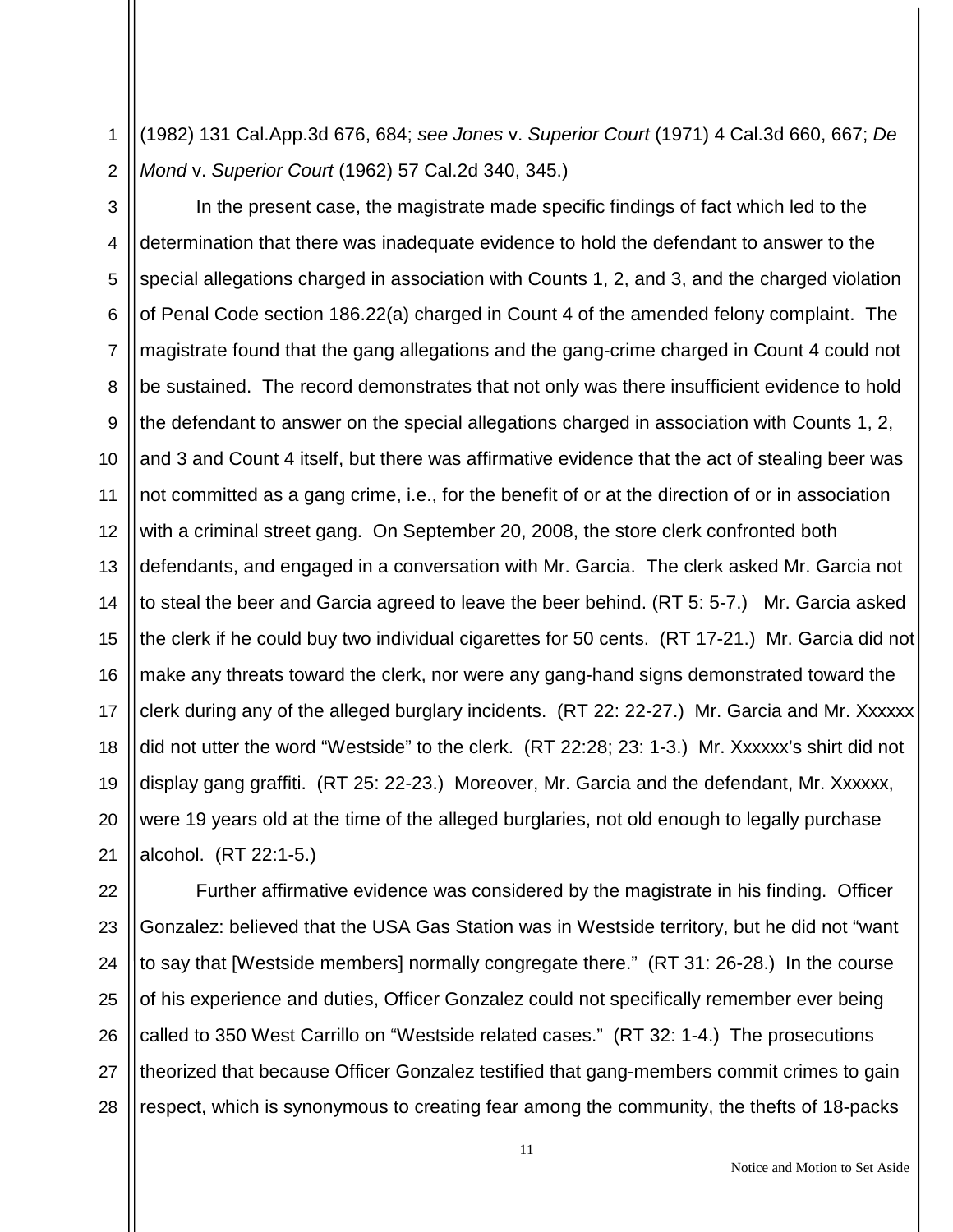1 2 3 4 5 6 7 8 9 10 11 12 13 of beer by gang-members were thus necessarily crimes committed for the benefit or in association with a criminal street gang. As the Court properly found, "all we have are two people going in who are members of the Westside gang stealing beer on three occasions." The Court indicated for the record that the evidence was contrary to the allegations of illegal street gang activity. This conclusion was further demonstrated when counsel for the defendant asked the Court to specifically make a finding in it's ruling. The Court stated that it in fact had made such a finding and it would not hold Mr. Xxxxxx to answer on the special allegations charged in Counts 1, 2, and 3 and the substantive charge alleged in Count 4 of the Amended Felony Information. The record is sufficiently clear that the magistrate based his ruling on facts set forth at the preliminary hearing. As such, the People cannot simply ignore the magistrate's findings of fact and charge the defendant with an offense or allegations which the magistrate has found never took place. (*People v. Eitzen*, (*supra*) 43 Cal.App.3d at 260.)

14 15

16

## **THE MAGISTRATE'S FINDINGS ARE SUPPORTED BY SUBSTANTIAL EVIDENCE AND MAY NOT BE IGNORED BY EITHER THIS COURT OR THE PROSECUTION**

**III.**

17 18 19 20 21 22 23 24 25 26 27 28 Where, pursuant to Penal Code, § 739, a prosecutor files an Information including charges dismissed by a magistrate against a defendant who has been held to answer on a transactionally related charge, and where the defendant challenges the Information by motion under Penal Code, § 995, the reviewing court is bound by the magistrate's express findings of fact if supported by substantial evidence. However, if the magistrate renders no findings, and the evidence provides a rational basis for believing that the defendant is guilty of the offense, the dismissal is erroneous as a matter of law and will not be sustained by the reviewing court. (*People v. Slaughter*, (*supra*) 35 Cal. 3d 629, 638.) Thus, assuming *arguendo* that the magistrate's refusal to hold the defendant on the disputed enhancements and charge was based on legal inference as opposed to factual finding, the court must consider whether the magistrate's dismissal of the enhancements and count in controversy are rationally based. The magistrate clearly set forth his reasoning in his decision. The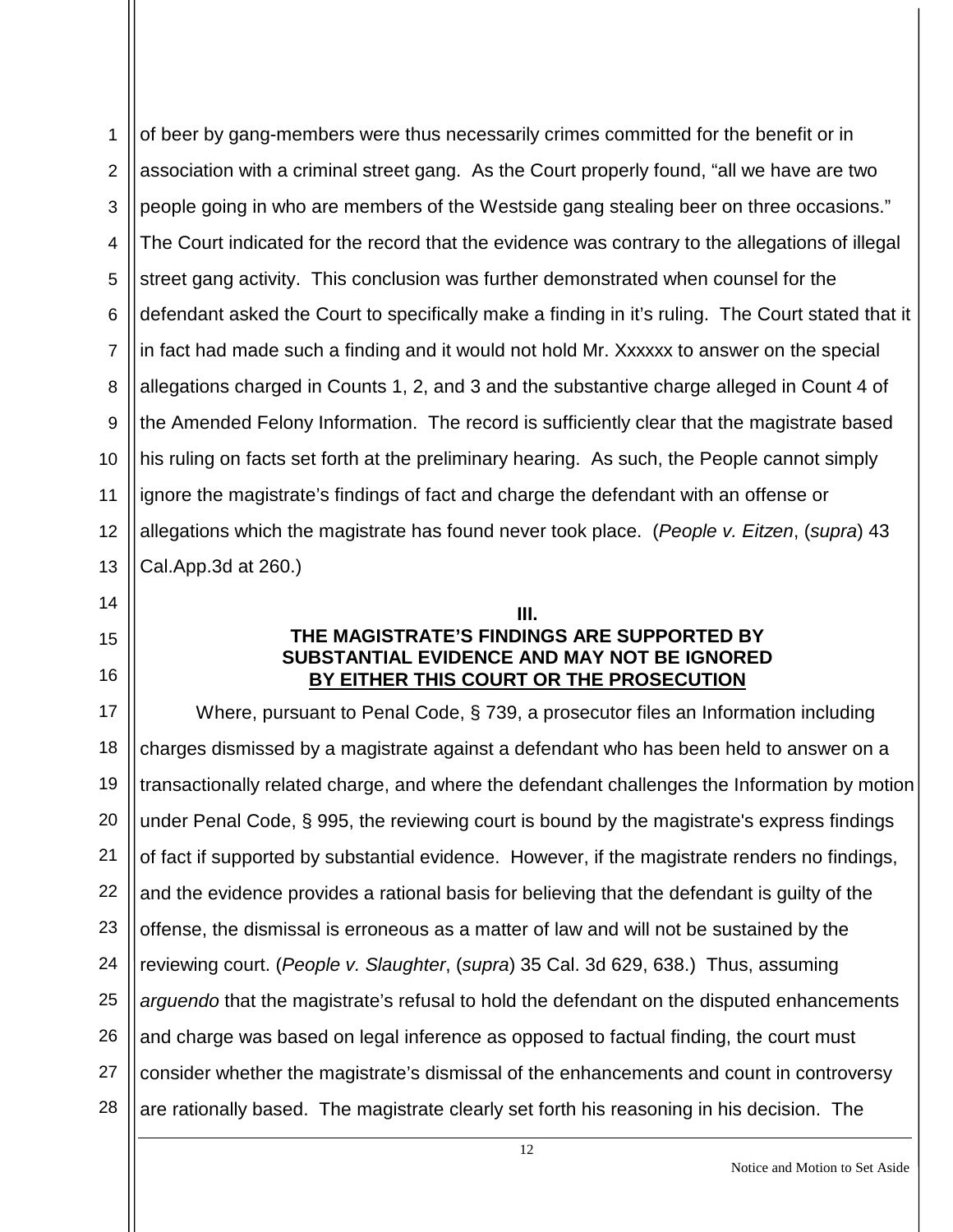1 2 3 4 5 6 7 8 9 10 11 12 13 14 15 16 17 18 19 magistrate found that there was not sufficient nexus between the acts of commercial burglary and the enhancements alleged in section 186.22(b) and that mere membership in a gang was insufficient to sustain the enhancement or the substantive gang crime alleged under Penal Code section 186.22(a). The magistrate correctly reasoned that the burglaries or membership in a criminal street gang must encompass "the specific intent to promote, further or assist in criminal conduct by gang members, as opposed to two people who happen to have the status of gang members who are stealing beer. Because otherwise that turns every crime committed by someone who has the status of a gang member into a gang-related crime for purposes of the S.T.E.P. Act, and I don't think that the S.T.E.P. Act can be interpreted quite so broadly." (RT: 52: 25-28; 53: 1-8.) *(See*, *People v. Gardeley* (1996) 14 Cal. $4<sup>th</sup>$  605, 725: STEP Act does not criminalize mere gang membership; rather, it imposes increased criminal penalties where criminal conduct is felonious and committed for "the benefit of, at the direction of, or in association with" a group that meets the specific statutory conditions of a "criminal street gang," and with the "specific intent" to promote, further, or assist in any criminal conduct by gang members. The prosecution failed to establish any evidence of the specific intent required to sustain an allegation of Penal Codes section 186.22(b) or that the defendant actively participated in a criminal street gang *with specific knowledge* that the gang engages in a pattern of felonious conduct as defined by 186.22 *et. seq.*

20 21 22 23 24 25 26 27 28 The magistrate's reasoning and conclusions were rationally supported by the evidence. All reasonable inferences drawn from that evidence established that there was insufficient nexus between the acts of commercial burglary and the specific intent to promote the benefit of, or act at the direction of, or in association with, a criminal street gang as that term is defined by statute and the reported cases. All reasonable inferences drawn from the evidence establish that the defendant did not "actively participate in a criminal street gang with knowledge that its members engage in or have engaged in a pattern of criminal gang activity" and did not "willfully promote, further, or assist in any felonious conduct by members of the gang" as required by subsection (a) of 186.22.